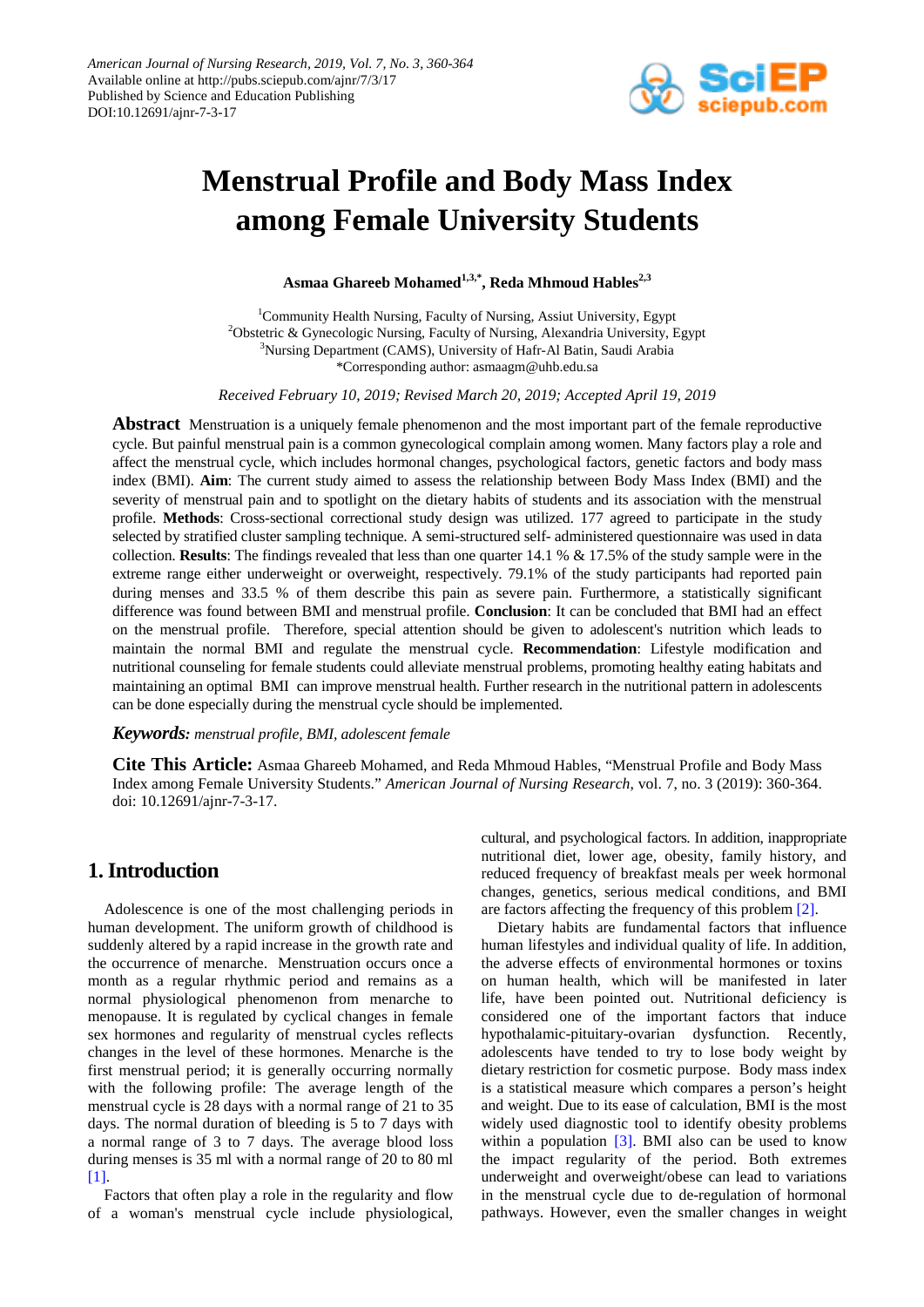not placing us in another BMI zone may be strong enough to cause shifts in our hormones and as a consequence changes in our cyclicity [\[4\].](#page-3-3) So, the current study aimed to assess the relationship between BMI and menstrual profile and to spotlight on the dietary habits of students and its association with menstrual pain severity.

# **2. Subjects & Methods**

Descriptive cross-sectional correctional study design was utilized. A convenient sample of 177 students who agree to participate in the study was included. Stratified cluster sampling technique was followed in sample selection. A semi-structured self-administered questionnaire was prepared after in-depth reviewing of literature and it was revised by a jury of specialists in the field of obstetrics and gynecological nursing and community health nursing. A pilot study of 10 % of the study sample was done and it was excluded from it. All necessary modifications were done in the questionnaire. The tool was fully explained by the researchers before the students go on it. They assured about the confidentiality of information for the purpose of research only. They asked to prepare themselves for weight and height measurements. Weight was measured in a kilogram, without footwear using a regularly standardized beam balance. Checks on the scale were made routinely before recording the weight of each girl. Height was also taken barefooted in centimeter using standard measuring tape fixed vertically. It was recorded to the nearest 1 cm to avoid possible error. Finally, the Body Mass Index was calculated as weight in kg/height in  $m^2$ . Students were classified as underweight if their BMI was  $<$  18.5, normal if it was between 18.5-24.9, overweight if it was 25-29.9 and obese if their BMI was greater than 30 [\[5\].](#page-3-4) An ethical approval permission to implement the study was granted from the authorized person during the time of data collection (during February

to April 2017). Official permission was granted. Informed written consent was taken from all participated students after a full explanation about the aim of the study. The inclusion in the study was totally voluntary. Also, students were notified that they can withdraw at any stage of the research.

# **3. Results**

[Table 1](#page-1-0) shows that more than one half 56.5% of the study participants were in the age group between 18-20 years. As much as 35.6% & 28.2 % of them were in preparatory and second year, respectively. Regarding the time spending at the college, 50.8 % of the study participants had reported spent between 7-8 hours daily.

**Table 1. Personal characteristics of the study participants**

<span id="page-1-0"></span>

| Variable                 | frequency | $\%$   |  |  |
|--------------------------|-----------|--------|--|--|
| Age                      |           |        |  |  |
| less than 18             | 66        | 37.3%  |  |  |
| 18-20                    | 100       | 56.5%  |  |  |
| $21 - 23$                | 11        | 6.2%   |  |  |
| Grade                    |           |        |  |  |
| Preparatory year         | 63        | 35.6%  |  |  |
| Second year              | 50        | 28.2%  |  |  |
| Third year               | 31        | 17.5%  |  |  |
| Four year                | 33        | 18.8%  |  |  |
| Time staying in college. |           |        |  |  |
| 5-6 hours                | 41        | 23.2 % |  |  |
| 7-8 hours                | 90        | 50.8%  |  |  |
| More than 8              | 46        | 26.0%  |  |  |

Concerning the BMI of the participants, [Figure 1](#page-1-1) shows that 45.2% of the students had a normal BMI (18.5-  $\leq$  25  $kg/m<sup>2</sup>$ ), while near to one quarter 23.2 % were overweight and 17.5% were obese (BMI 18.5- $\geq$  30 kg/m<sup>2</sup>).

<span id="page-1-1"></span>

**Figure 1.** Distribution of the study participant according to their body mass index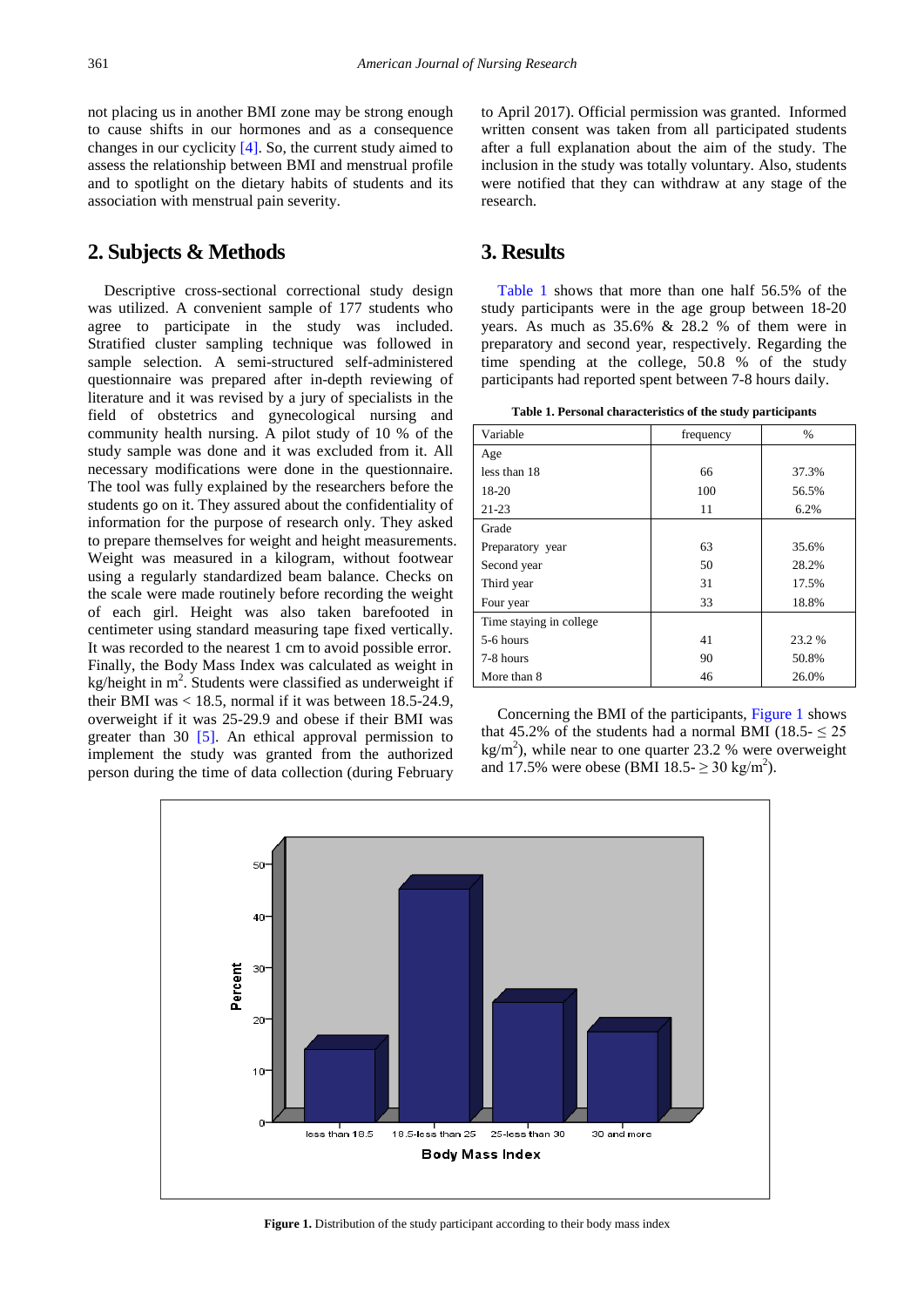| Table 2. Menstrual profile of the student participants |  |  |
|--------------------------------------------------------|--|--|
|                                                        |  |  |

<span id="page-2-0"></span>

| <b>Menstrual history</b>           | No. | $\frac{6}{6}$ |
|------------------------------------|-----|---------------|
| Age of menarche                    |     |               |
| • less than 13                     | 76  | 42.9          |
| • more than 13                     | 101 | 57.1          |
| Duration                           |     |               |
| • less than 5 day                  | 51  | 28.8          |
| • more than 5                      | 126 | 71.2          |
| Interval                           |     |               |
| • less than 28                     | 91  | 51.4          |
| • More than 28                     | 86  | 48.6          |
| Rhythm                             |     |               |
| • Regular                          | 108 | 61            |
| • Irregular                        | 69  | 39            |
| No. of pads changed / day          |     |               |
| • less than 3 pads                 | 29  | 16.4          |
| • more than 3 pads                 | 148 | 83.6          |
| Presence of pain                   |     |               |
| $\bullet$ Yes                      | 140 | 79.1          |
| $\bullet$ No                       | 37  | 11.9          |
| The severity of pain $(No. = 140)$ |     |               |
| $\bullet$ Mild                     | 25  | 17.9          |
| · Moderate                         | 68  | 48.6          |
| • Severe                           | 47  | 33.5          |

**Table 3. Correlation between participant's menstrual profile and BMI** 

<span id="page-2-1"></span>

| Menstrual profile            | <b>BMI</b>              |      |                 |      |                        |               |                   |      |            |
|------------------------------|-------------------------|------|-----------------|------|------------------------|---------------|-------------------|------|------------|
|                              | Underweight<br>$(n=25)$ |      | Normal $(n=80)$ |      | Overweight<br>$(n=41)$ |               | Obese<br>$(n=31)$ | Sig. |            |
|                              | No.                     | $\%$ | No.             | $\%$ | No.                    | $\frac{0}{0}$ | No.               | $\%$ |            |
| Age of menarche              |                         |      |                 |      |                        |               |                   |      |            |
| $<$ 13 year                  | 8                       | 32   | 34              | 42.5 | 19                     | 46.3          | 6                 | 19.4 | 0.283      |
| $> 13$ year                  | 17                      | 68   | 46              | 47.5 | 22                     | 53.7          | 25                | 80.6 |            |
| Duration of menses           |                         |      |                 |      |                        |               |                   |      |            |
| $<$ 5 days                   | 5                       | 20   | 22              | 27.5 | 14                     | 34.1          | 15                | 48.4 | $0.013*$   |
| $>$ 5 days                   | 15                      | 80   | 58              | 72.5 | 27                     | 65.9          | 16                | 51.6 |            |
| Amount of blood loss:        |                         |      |                 |      |                        |               |                   |      |            |
| $<$ 3 pads                   | $\overline{4}$          | 16   | 17              | 21.3 | $\overline{4}$         | 9.8           | 16                | 51.6 | $0.008***$ |
| $>$ 3 pads                   | 21                      | 84   | 63              | 78.8 | 37                     | 90.2          | 15                | 48.4 |            |
| Interval of menstrual cycle: |                         |      |                 |      |                        |               |                   |      |            |
| $<$ 28 day                   | 12                      | 48   | 43              | 53.8 | 25                     | 61            | 9                 | 29   | 0.190      |
| $<$ 28 day                   | 13                      | 52   | 37              | 46.3 | 16                     | 39            | 22                | 71   |            |
| Rhythm menstrual cycle       |                         |      |                 |      |                        |               |                   |      |            |
| Regular                      | 17                      | 68   | 47              | 58.8 | 27                     | 65.9          | 10                | 32.3 | $0.019*$   |
| Irregular                    | 8                       | 32   | 33              | 41.3 | 14                     | 34.1          | 21                | 67.7 |            |
| Severity of pain             |                         |      |                 |      |                        |               |                   |      |            |
| Mild                         | 13                      | 52   | 11              | 13.8 | 9                      | 21.9          | 22                | 71   |            |
| Moderate                     | 8                       | 32   | 35              | 43.7 | 20                     | 48.9          | 5                 | 16.1 | $0.000***$ |
| Sever                        | $\overline{4}$          | 16   | 34              | 42.5 | 12                     | 29.2          | 4                 | 12.9 |            |

\* Correlation is significant at the 0.05 level

\*\*Correlation is significant at the 0.01 level.

[Table 2](#page-2-0) showed that more than one half 57.1% of the students experience the menarche for the first time in the age more than 13 years and 71.2% of them reported have a duration of flow more than 5 days. More than half 51.4% of them have cycle length less than 28 days, and 83.6% of them reported change an average of more than 3 soaked pads per day. Regarding the pain during menses, 79.1% of the study participants reported suffering from pain during

menses and 33.5 % of them describe this pain as severe pain.

According to [Table 3,](#page-2-1) the current study revealed that there is a statistically significant correlation between students' menstrual profile and BMI. It was noticed that a positive significant correlation was found between the duration of menstruation, amount of blood loss, rhythm and severity of pain with BMI p. value= 0.013, 0.008, 0.019 & 0.000, respectively.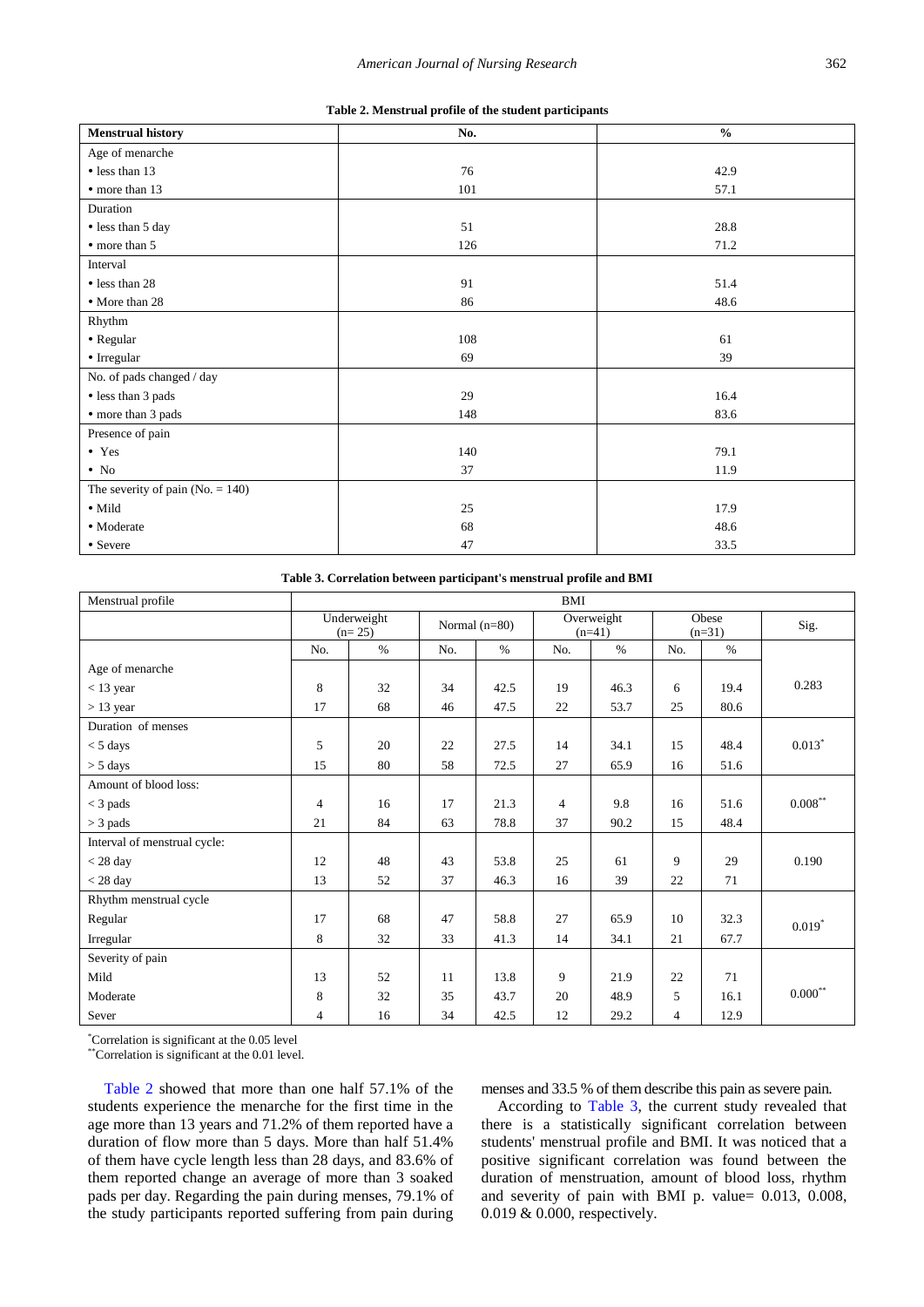## **4. Discussion**

Adolescence is the phase between childhood and adulthood. The most striking change in adolescent girls is the onset of menstruation or menarche. Menstruation is a natural phenomenon in women after puberty and is often associated with discomfort. The current study revealed that less than four-fifths (79.1%) of the study participants had suffered from pain or dysmenorrhea and 33.5% of them describe this pain as severe pain. These results go on the same line with Sanctis, [\[6\]](#page-3-5) who found that the prevalence of dysmenorrhea among adolescents in this age is high and associated with change and limitation of other daily activities especially dietary habits.

Dysmenorrhea is one of the most common health problems in young adolescent girls as it affects 50-90% of the general population. Also, as statistics have indicated, 10-12% of women suffer from severe dysmenorrhea Primary dysmenorrhea is a common problem among females and young women, and its monthly recurrence reduces their performance level and quality of life [\[7,8\].](#page-3-6)

The anthropometric measurements help to confirm an adolescent's healthy growth and development, or to identify early a potential nutritional or health problem, also is particularly important because it acts as a tool for monitoring and evaluating the hormone-mediated changes in growth and reproductive maturation during this phase of life. Body mass index (BMI) is a commonly used anthropometric measurement to estimate the indices of underweight/overweight) of adolescents and adults [\[9\]](#page-3-7) The current study revealed that less than one quarter (14.1 % & 17.5%) of the study participants were found to have low BMI indicating the deficiency of nutritional requirement or /have high BMI indicated to overweight, respectively. This findings supported by the study conducted by Bhargava [\[10\]](#page-4-0) Where the prevalence of chronic energy deficiency among adolescent girls was found in extreme rang between underweight either overweight this due to the similarity of the two study where the same age, grad, and weather. Where the most common student takes just two meal per day and skipped one meal commonly the breakfas[t \[10\].](#page-4-0)

The present study revealed that there is a highly significant correlation *(P. value* = 0.000) between body mass index (BMI) and severity of pain during menstruation. Where 36.8% of the study participants with low (BMI) had reported low pain during menses. These results contradict another study findings reported by Chauhan [\[11\],](#page-4-1) who found the frequency of dysmenorrhea to be greatest in the underweight group. [\[11,12\]](#page-4-1)

On the same time this result goes online with other study findings where the percentage of students having mild and moderate pain has low BM[I \[13\].](#page-4-2)

On the other hand, results show that 30% of the study participant who reported suffers from severe pain during menses had high BMI and classified as obese female. This results agreed with the study of Hong [\[14\]](#page-4-3) who reported that overweight was an important factor for dysmenorrhea and shown to be a risk factor for dysmenorrhea, overweight was referred to women with a weight-for-height index above the  $90<sup>th</sup>$  percentile in that study. The primary disease pathogenesis for dysmenorrhea has been related to increased prostaglandins in the menstruating uterus,

leading to reduced endometrial blood flow and subsequent pain. There is a suggestion that endometrial thickness may be influenced by adiposity through its estrogen-mediated effect [\[14\].](#page-4-3) The current study revealed that have a significant correlation between body mass index and menstrual profile (age of menarche, duration, changes in body weight can change menstruation patterns. Extremes of body mass index are associated with changes in menstrual cycle patterns and fertility patterns. A minimum proportion of body weight is needed to initiate menstrual cycles and maintain them. Thus, women who lose too much weight or are underweight can have changes in menstruation including but not limited to the cessation of menstruation or prolonged periods of amenorrhea. Also, excess body weight and body fat are associated with irregular and heavy menstrual cycles. Conditions such as polycystic ovarian syndrome are common in obese women [\[15\]](#page-4-4)**.**

## **5. Conclusion & Recommendation**

Based on the result of the current study it can be calculated BMI had effect on the menstrual profile. Lifestyle modification and nutritional counseling for female students could alleviate menstrual problems. It will not only improve the girls' current health, sense of wellbeing and overall quality of life but may also lower her risks for future disease and ill health after proper advice about diet and exercise. Promoting healthy eating habits and maintaining normal & optimal BMI should improve menstrual health. Further research in the nutritional pattern in adolescents can be done. There is a need to study in depth the other factor that may interfere with the occurrence of dysmenorrhea.

# **References**

- <span id="page-3-0"></span>[1] Pathak S. Study the Effect of Dietary Habits on Premenstrual Syndromes, Menstrual Disorders and Practices Related To Menstruation among College Going Girls. International Journal of Healthcare Sciences. Vol. 2, issue 2: 2015 pp: (8-17).
- <span id="page-3-1"></span>[2] Abdella N.The Body Mass Index and Menstrual Problems among Adolescent Students. IOSR Journal of Nursing and Health Science (IOSR-JNHS). Volume 5, Issue 4 Ver. II (Jul. - Aug. 2016), PP 13-21.
- <span id="page-3-2"></span>[3] Tiffany L., Dietary Interventions and Quality of Life: A Systematic Review of the Literature. J Nutr Educ Behav. 2014 Mar-Apr; 46(2): 90-101.
- <span id="page-3-3"></span>[4] Purushottam P.(2015): impact of fast foods on menstrual health of school going adolescent girls in West Bengal, eastern India g.J.B.A.H.S., Vol.3(1):61-66.
- <span id="page-3-4"></span>[5] World Health Organization (WHO). Diet, Nutrition and the Prevention of Chronic Diseases, Technical Report Series 916. Geneva, Switzerland. 2002.
- <span id="page-3-5"></span>[6] Sanctis V, Soliman A, et al. Dysmenorrhea in Adolescents: Prevalence, Impact and Recent Knowledge. Pediatr Endocrinol Rev. 2015 Dec; 13(2): 512-20.
- <span id="page-3-6"></span>[7] Khodakarami B, The Severity of Dysmenorrhea and its Relationship with Body Mass Index among Female Adolescents in Hamadan, Iran. J Midwifery Report Health. 2015; 3(4):444-450.
- [8] Rupavani K., Veena K, et al. Menstrual abnormalities in school going girls – Are they related to Dietary and. Journal of clinical and diagnostic research 2013; 7(11-24).
- <span id="page-3-7"></span>[9] Yetubie M, Haidar J, Kassa H, and Fallon F. (2010). Socioeconomic and Demographic Factors Affecting Body Mass Index of Adolescents Students Aged 10-19 in Ambo (a Rural Town) in Ethiopia. Int J Biomed Sci. 6(4): 321-326.